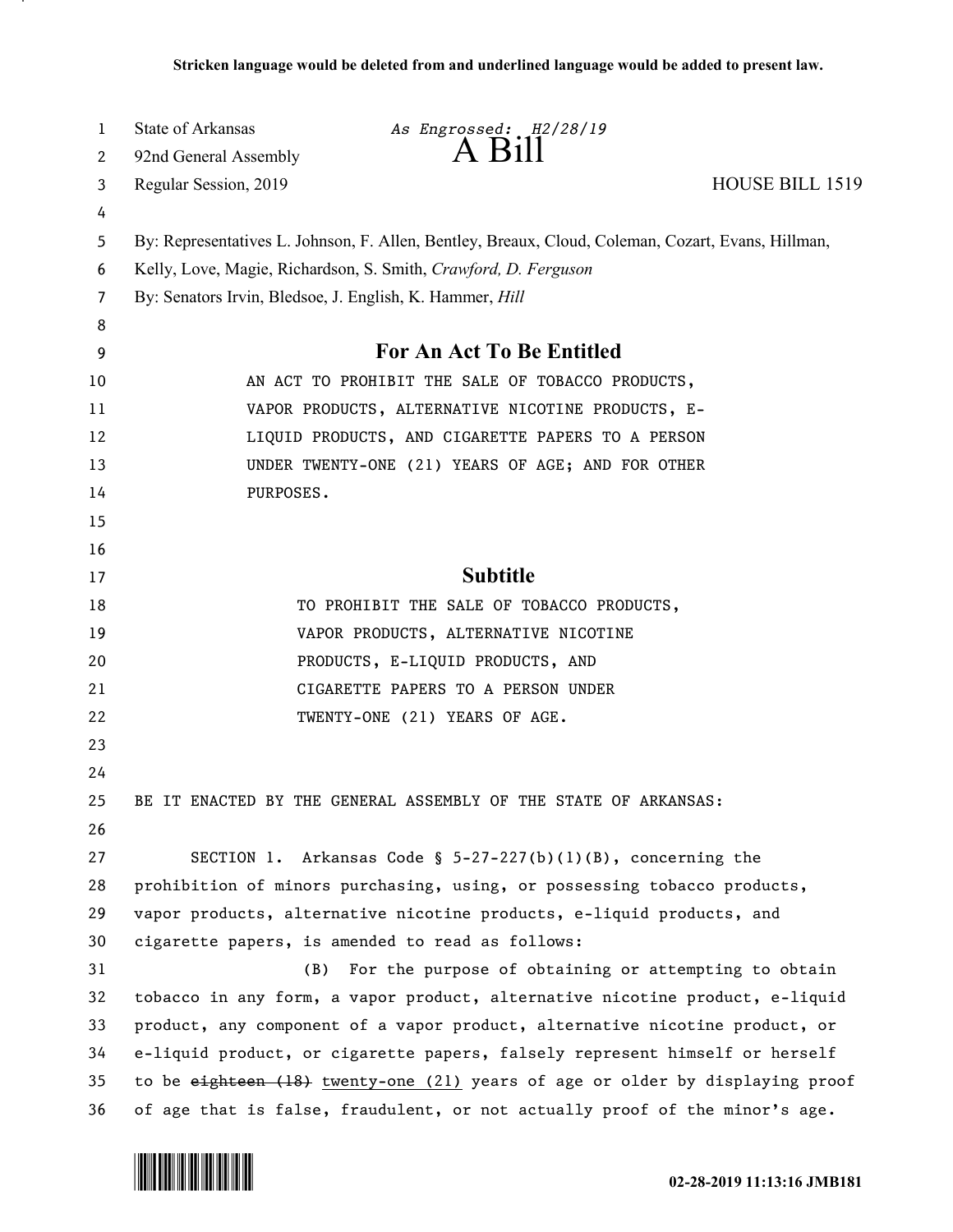| $\mathbf 1$  |                                                                              |  |  |
|--------------|------------------------------------------------------------------------------|--|--|
| $\mathbf{2}$ | SECTION 2. Arkansas Code § 5-27-227, concerning the prohibition of           |  |  |
| 3            | minors purchasing, using, or possessing tobacco products, vapor products,    |  |  |
| 4            | alternative nicotine products, e-liquid products, and cigarette papers, is   |  |  |
| 5            | amended to add an additional subsection to read as follows:                  |  |  |
| 6            | $(m)(1)$ As used in this section, "minor" means a person who is under        |  |  |
| 7            | twenty-one (21) years of age.                                                |  |  |
| 8            | (2) "Minor" does not include a person who is under twenty-one                |  |  |
| 9            | (21) years of age if the person presents a military identification card      |  |  |
| 10           | establishing that he or she is a member of the United States Armed Forces.   |  |  |
| 11           |                                                                              |  |  |
| 12           | SECTION 3. Arkansas Code § 5-78-102 is amended to read as follows:           |  |  |
| 13           | 5-78-102. Possession of cigarette or tobacco product, vapor product,         |  |  |
| 14           | alternative nicotine product, or e-liquid product by minor - Confiscation -  |  |  |
| 15           | Additional punishment $-$ Definition.                                        |  |  |
| 16           | (a) $(1)$ As used in this section, "minor" means a person who is under       |  |  |
| 17           | twenty-one (21) years of age.                                                |  |  |
| 18           | (2) "Minor" does not include a person who is under twenty-one                |  |  |
| 19           | (21) years of age if the person presents a military identification card      |  |  |
| 20           | establishing that he or she is a member of the United States Armed Forces.   |  |  |
| 21           | (b) A cigarette or tobacco product, vapor product, alternative               |  |  |
| 22           | nicotine product, or e-liquid product, or a component of a vapor product,    |  |  |
| 23           | alternative nicotine product, or e-liquid product found in the possession of |  |  |
| 24           | a person under eighteen (18) years of age minor may be confiscated by a      |  |  |
| 25           | certified law enforcement officer or a school official and immediately       |  |  |
| 26           | destroyed.                                                                   |  |  |
| 27           | $(b)+(c)$ If a minor who is found by a court to be in violation of any       |  |  |
| 28           | criminal statute is also found to have been in possession of a cigarette or  |  |  |
| 29           | tobacco product, vapor product, alternative nicotine product, or e-liquid    |  |  |
| 30           | product, or a component of a vapor product, alternative nicotine product, or |  |  |
| 31           | e-liquid product at the time of the violation of the criminal statute, the   |  |  |
| 32           | court may order the minor to perform up to three (3) hours of community      |  |  |

33 service and to enroll in a tobacco education program, in addition to any 34 other punishment imposed by the court for the violation of the criminal 35 statute.

36  $(e)$  (1)(d)(1) Any additional punishment ordered by the court under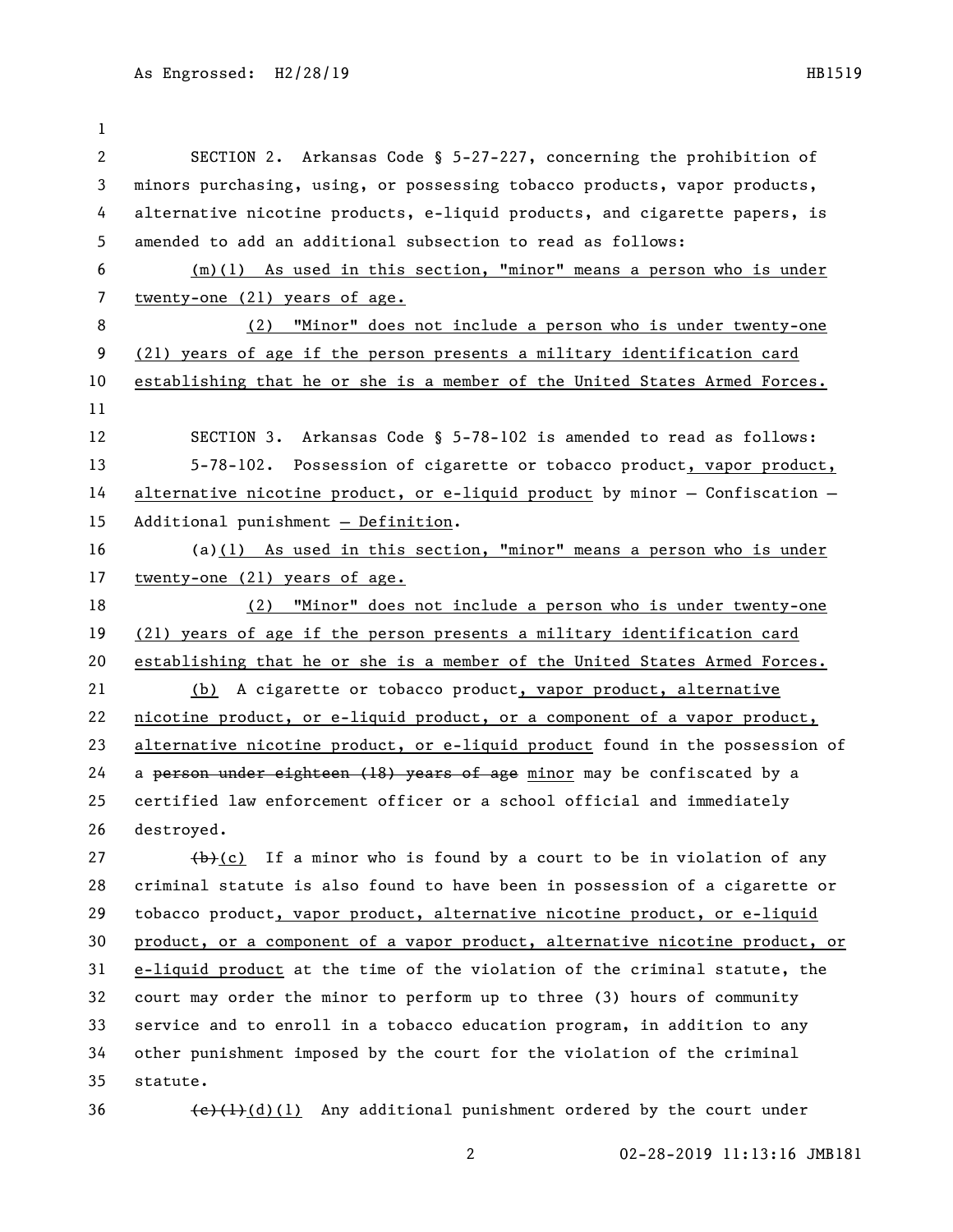1 subsection  $\{\rightarrow\}$  (c) of this section is not a criminal offense and shall not be recorded as a criminal offense in the records of this state. (2) All records of a proceeding under this section shall be permanently expunged from any record created or maintained by any agency, department, county, or municipality. SECTION 4. Arkansas Code § 26-57-256(f)-(h), concerning the powers of the Arkansas Tobacco Control Board, are amended to read as follows: (f) The board may consider the following factors when reviewing a possible violation: (1) The business has adopted and enforced a written policy against selling cigarettes, tobacco products, vapor products, alternative 13 nicotine products, or e-liquid products to persons less than eighteen (18) 14 years of age minors; (2) The business has informed its employees of the applicable laws regarding the sale of cigarettes, tobacco products, vapor products, 17 alternative nicotine products, or e-liquid products to persons less than 18 eighteen (18) years of age minors; (3) The business required employees to verify the age of cigarette, tobacco product, vapor product, alternative nicotine product, e- liquid product, or e-liquid customers by way of photographic identification; (4) The business has established and imposed disciplinary sanctions for noncompliance; and (5) The appearance of the purchaser of the tobacco in any form, vapor products, alternative nicotine product, or cigarette papers was such that an ordinary prudent person would believe him or her to be of legal age to make the purchase. (g)(1) A penalty under subsection (d) of this section for a violation of § 5-27-227 shall not be imposed upon a retailer or agent or employee of a retailer who can establish an affirmative defense that before the date of the violation the retailer or agent or employee of the retailer furnishing the tobacco in any form, vapor products, alternative nicotine products, e-liquid products, or cigarette papers reasonably relied upon proof of age that identified the person receiving the tobacco in any form, vapor products, alternative nicotine products, e-liquid products, or cigarette papers as 36 being eighteen (18) years of age or older not being a minor.

02-28-2019 11:13:16 JMB181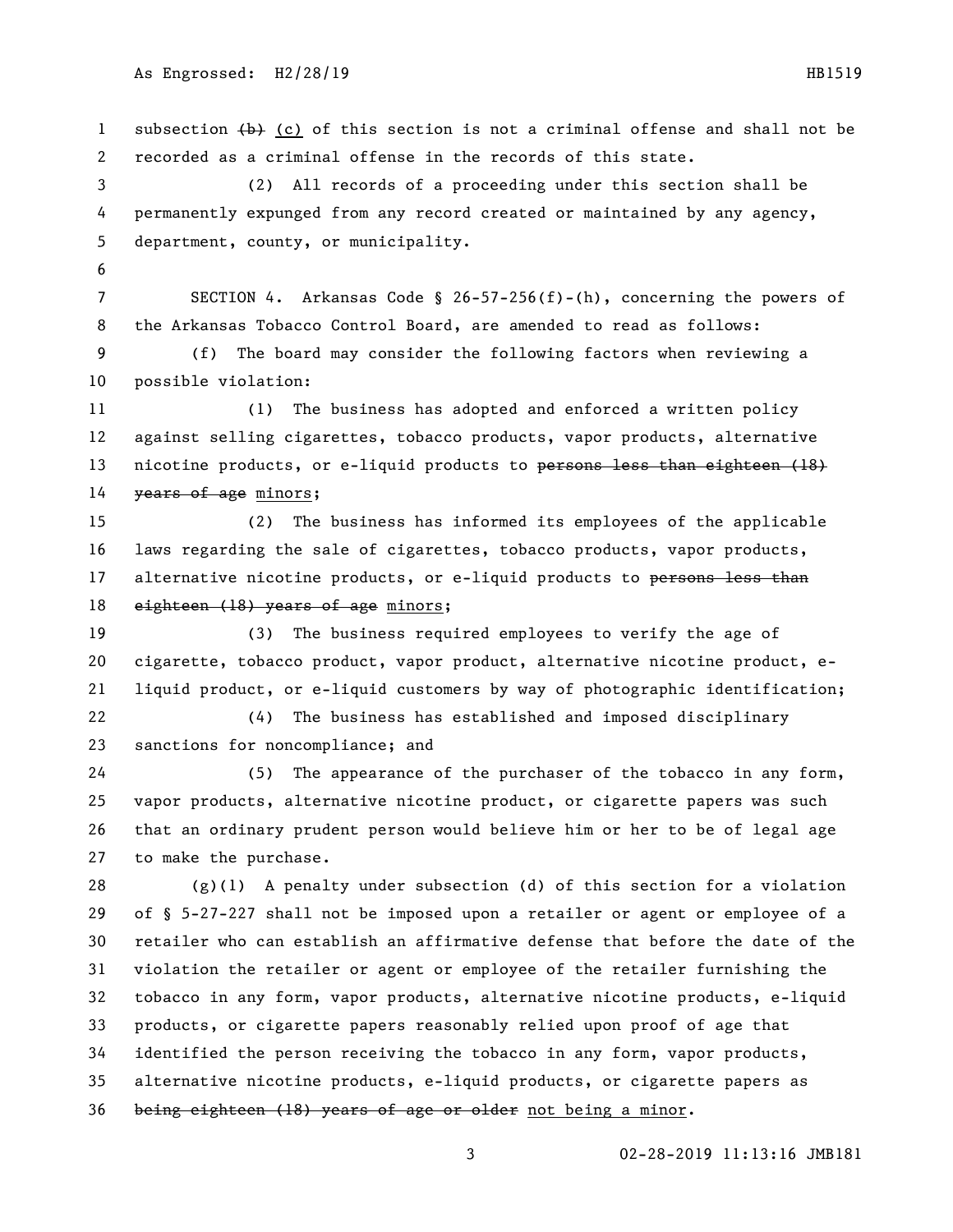(2) As used in this section, "proof of age" means any document issued by a governmental agency containing a description of the person or the person's photograph, or both, and giving the person's date of birth and includes without limitation a passport, military identification card, or driver's license.

 (h) Any cigarettes, tobacco products, vapor products, alternative 7 nicotine products, or e-liquid products found in the possession of a person 8 <del>less than eighteen (18) years of age</del> minor may be confiscated.

 SECTION 5. Arkansas Code § 26-57-256, concerning the powers of the Arkansas Tobacco Control Board, is amended to add an additional subsection to read as follows:

 (l)(1) As used in this section, "minor" means a person who is under twenty-one (21) years of age.

 (2) "Minor" does not include a person who is under twenty-one (21) years of age if the person presents a military identification card establishing that he or she is a member of the United States Armed Forces. 

 SECTION 6. Arkansas Code § 26-57-259(c), concerning nonpreemption of the Arkansas Tobacco Control Board, is amended to read as follows:

 (c) Nothing in this act nor any rule of the board shall be construed or interpreted so as to require any state, county, municipal, or other local authority to exhaust any administrative remedies through the board, including without limitation the right to seize and forward to the board the state license of any vendor or retailer found to have illegally sold tobacco products, vapor products, alternative nicotine products, or e-liquid products 27 to a person less than eighteen (18) years of age minor as defined in § 26-57- 256, provided that the vendor or retailer shall be given a hearing before the *board at the board's next regularly scheduled meeting.*

 *SECTION 7. Arkansas Code § 9-25-101(b), concerning the age of majority and exceptions to age of majority, is amended to read as follows:*

 *(b)(1) Any law of the State of Arkansas that presently requires a person to be of a minimum age of twenty-one (21) years to enjoy any privilege or right or to do any act or to participate in any event, election, or other activity shall be deemed to require that person to be of a minimum age of*